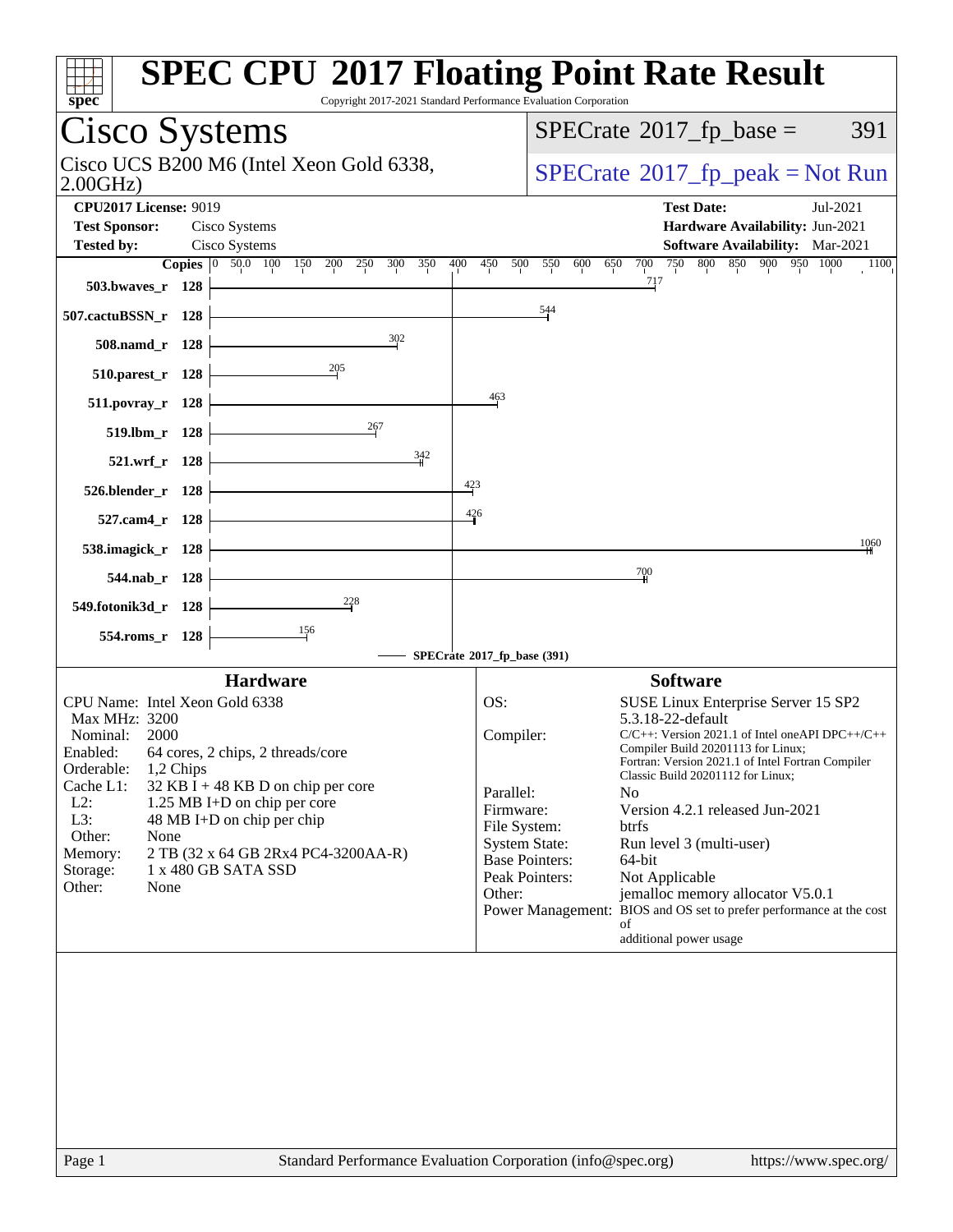

Copyright 2017-2021 Standard Performance Evaluation Corporation

### Cisco Systems

2.00GHz) Cisco UCS B200 M6 (Intel Xeon Gold 6338,  $\vert$  [SPECrate](http://www.spec.org/auto/cpu2017/Docs/result-fields.html#SPECrate2017fppeak)®[2017\\_fp\\_peak = N](http://www.spec.org/auto/cpu2017/Docs/result-fields.html#SPECrate2017fppeak)ot Run

 $SPECTate@2017_fp\_base = 391$ 

**[CPU2017 License:](http://www.spec.org/auto/cpu2017/Docs/result-fields.html#CPU2017License)** 9019 **[Test Date:](http://www.spec.org/auto/cpu2017/Docs/result-fields.html#TestDate)** Jul-2021 **[Test Sponsor:](http://www.spec.org/auto/cpu2017/Docs/result-fields.html#TestSponsor)** Cisco Systems **[Hardware Availability:](http://www.spec.org/auto/cpu2017/Docs/result-fields.html#HardwareAvailability)** Jun-2021 **[Tested by:](http://www.spec.org/auto/cpu2017/Docs/result-fields.html#Testedby)** Cisco Systems **[Software Availability:](http://www.spec.org/auto/cpu2017/Docs/result-fields.html#SoftwareAvailability)** Mar-2021

#### **[Results Table](http://www.spec.org/auto/cpu2017/Docs/result-fields.html#ResultsTable)**

|                                   | <b>Base</b>   |                |                |                |       | <b>Peak</b>    |       |               |                |              |                |              |                |              |
|-----------------------------------|---------------|----------------|----------------|----------------|-------|----------------|-------|---------------|----------------|--------------|----------------|--------------|----------------|--------------|
| <b>Benchmark</b>                  | <b>Copies</b> | <b>Seconds</b> | Ratio          | <b>Seconds</b> | Ratio | <b>Seconds</b> | Ratio | <b>Copies</b> | <b>Seconds</b> | <b>Ratio</b> | <b>Seconds</b> | <b>Ratio</b> | <b>Seconds</b> | <b>Ratio</b> |
| 503.bwayes_r                      | 128           | 1790           | 717            | 1791           | 717   | 1789           | 718   |               |                |              |                |              |                |              |
| 507.cactuBSSN r                   | 128           | 298            | 544            | 298            | 544   | 298            | 545   |               |                |              |                |              |                |              |
| $508$ .namd $r$                   | 128           | 403            | 302            | 403            | 301   | 403            | 302   |               |                |              |                |              |                |              |
| 510.parest_r                      | 128           | 1630           | 205            | 1631           | 205   | 1637           | 205   |               |                |              |                |              |                |              |
| 511.povray_r                      | 128           | 645            | 463            | 645            | 463   | 645            | 463   |               |                |              |                |              |                |              |
| 519.1bm_r                         | 128           | 505            | 267            | 505            | 267   | 504            | 268   |               |                |              |                |              |                |              |
| $521$ .wrf r                      | 128           | 838            | 342            | 847            | 339   | 836            | 343   |               |                |              |                |              |                |              |
| 526.blender r                     | 128           | 460            | 424            | 460            | 423   | 460            | 423   |               |                |              |                |              |                |              |
| $527$ .cam $4r$                   | 128           | 528            | 424            | 524            | 428   | 526            | 426   |               |                |              |                |              |                |              |
| 538.imagick_r                     | 128           | 299            | 1060           | 301            | 1060  | 298            | 1070  |               |                |              |                |              |                |              |
| $544$ .nab r                      | 128           | 308            | 700            | 306            | 704   | 308            | 699   |               |                |              |                |              |                |              |
| 549.fotonik3d_r                   | 128           | 2184           | 228            | 2184           | 228   | 2188           | 228   |               |                |              |                |              |                |              |
| $554$ .roms_r                     | 128           | 1300           | 156            | 1301           | 156   | 1298           | 157   |               |                |              |                |              |                |              |
| $SPECrate^{\circ}2017$ fp base =  |               |                | 391            |                |       |                |       |               |                |              |                |              |                |              |
| $SPECrate^{\circ}2017_fp\_peak =$ |               |                | <b>Not Run</b> |                |       |                |       |               |                |              |                |              |                |              |

Results appear in the [order in which they were run](http://www.spec.org/auto/cpu2017/Docs/result-fields.html#RunOrder). Bold underlined text [indicates a median measurement.](http://www.spec.org/auto/cpu2017/Docs/result-fields.html#Median)

#### **[Submit Notes](http://www.spec.org/auto/cpu2017/Docs/result-fields.html#SubmitNotes)**

 The numactl mechanism was used to bind copies to processors. The config file option 'submit' was used to generate numactl commands to bind each copy to a specific processor. For details, please see the config file.

### **[Operating System Notes](http://www.spec.org/auto/cpu2017/Docs/result-fields.html#OperatingSystemNotes)**

Stack size set to unlimited using "ulimit -s unlimited"

### **[Environment Variables Notes](http://www.spec.org/auto/cpu2017/Docs/result-fields.html#EnvironmentVariablesNotes)**

Environment variables set by runcpu before the start of the run: LD\_LIBRARY\_PATH = "/home/cpu2017/lib/intel64:/home/cpu2017/je5.0.1-64" MALLOC\_CONF = "retain:true"

### **[General Notes](http://www.spec.org/auto/cpu2017/Docs/result-fields.html#GeneralNotes)**

 Binaries compiled on a system with 1x Intel Core i9-7940X CPU + 64GB RAM memory using openSUSE Leap 15.2 Transparent Huge Pages enabled by default Prior to runcpu invocation Filesystem page cache synced and cleared with:

**(Continued on next page)**

Page 2 Standard Performance Evaluation Corporation [\(info@spec.org\)](mailto:info@spec.org) <https://www.spec.org/>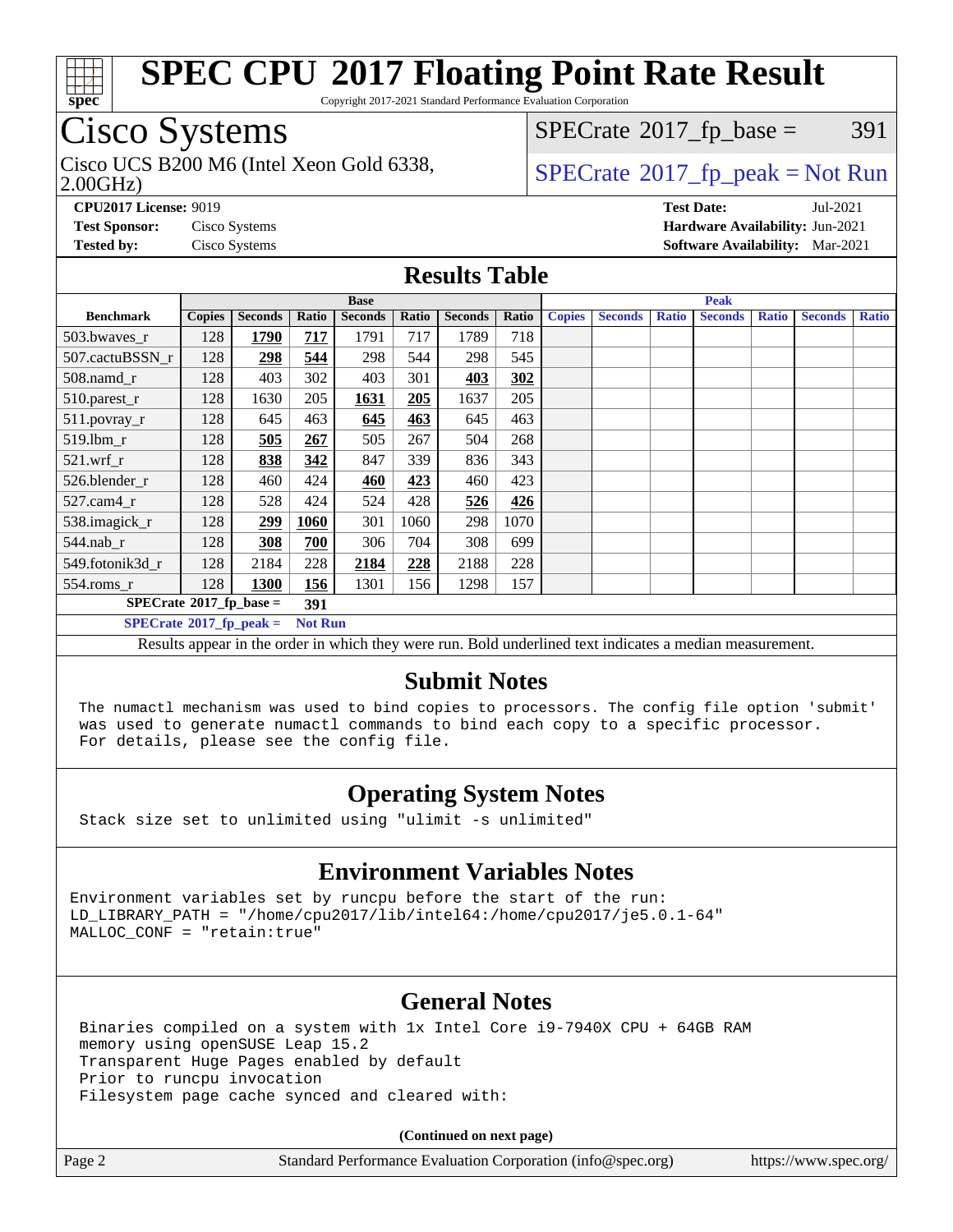

Copyright 2017-2021 Standard Performance Evaluation Corporation

# Cisco Systems

Cisco UCS B200 M6 (Intel Xeon Gold 6338,<br>2.00GHz)

 $SPECTate@2017_fp\_base = 391$ 

 $SPECTate$ <sup>®</sup>[2017\\_fp\\_peak = N](http://www.spec.org/auto/cpu2017/Docs/result-fields.html#SPECrate2017fppeak)ot Run

**[Test Sponsor:](http://www.spec.org/auto/cpu2017/Docs/result-fields.html#TestSponsor)** Cisco Systems **[Hardware Availability:](http://www.spec.org/auto/cpu2017/Docs/result-fields.html#HardwareAvailability)** Jun-2021 **[Tested by:](http://www.spec.org/auto/cpu2017/Docs/result-fields.html#Testedby)** Cisco Systems **[Software Availability:](http://www.spec.org/auto/cpu2017/Docs/result-fields.html#SoftwareAvailability)** Mar-2021

**[CPU2017 License:](http://www.spec.org/auto/cpu2017/Docs/result-fields.html#CPU2017License)** 9019 **[Test Date:](http://www.spec.org/auto/cpu2017/Docs/result-fields.html#TestDate)** Jul-2021

#### **[General Notes \(Continued\)](http://www.spec.org/auto/cpu2017/Docs/result-fields.html#GeneralNotes)**

 sync; echo 3> /proc/sys/vm/drop\_caches runcpu command invoked through numactl i.e.: numactl --interleave=all runcpu <etc> NA: The test sponsor attests, as of date of publication, that CVE-2017-5754 (Meltdown) is mitigated in the system as tested and documented. Yes: The test sponsor attests, as of date of publication, that CVE-2017-5753 (Spectre variant 1) is mitigated in the system as tested and documented. Yes: The test sponsor attests, as of date of publication, that CVE-2017-5715 (Spectre variant 2) is mitigated in the system as tested and documented. jemalloc, a general purpose malloc implementation built with the RedHat Enterprise 7.5, and the system compiler gcc 4.8.5 sources available from jemalloc.net or<https://github.com/jemalloc/jemalloc/releases> **[Platform Notes](http://www.spec.org/auto/cpu2017/Docs/result-fields.html#PlatformNotes)** BIOS Settings: Adjacent Cache Line Prefetcher set to Disabled DCU Streamer Prefetch set to Disabled UPI Link Enablement set to 1

UPI Power Management set to Enabled Sub NUMA Clustering set to Enabled LLC Dead Line set to Disabled Memory Refresh Rate set to 1x Refresh ADDDC Sparing set to Disabled Patrol Scrub set to Disabled Energy Efficient Turbo set to Enabled Processor C6 Report set to Enabled Processor C1E set to Enabled

 Sysinfo program /home/cpu2017/bin/sysinfo Rev: r6622 of 2021-04-07 982a61ec0915b55891ef0e16acafc64d running on install Sat Jul 10 14:12:06 2021

 SUT (System Under Test) info as seen by some common utilities. For more information on this section, see <https://www.spec.org/cpu2017/Docs/config.html#sysinfo>

 From /proc/cpuinfo model name : Intel(R) Xeon(R) Gold 6338 CPU @ 2.00GHz 2 "physical id"s (chips) 128 "processors" cores, siblings (Caution: counting these is hw and system dependent. The following excerpts from /proc/cpuinfo might not be reliable. Use with caution.) cpu cores : 32 siblings : 64 physical 0: cores 0 1 2 3 4 5 6 7 8 9 10 11 12 13 14 15 16 17 18 19 20 21 22 23 24

**(Continued on next page)**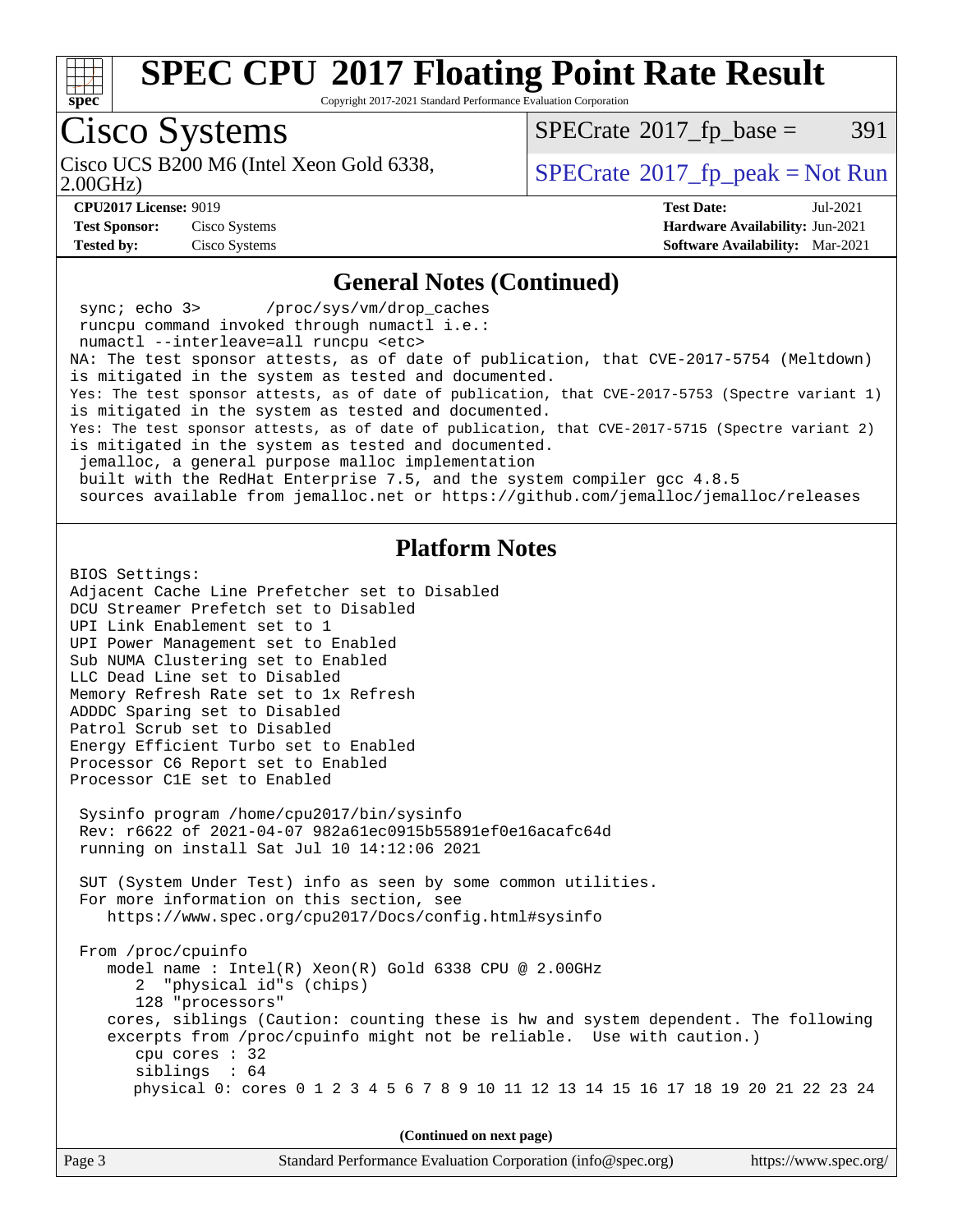

Copyright 2017-2021 Standard Performance Evaluation Corporation

| Cisco Systems                                                                                                                      |                                                                                                                                                                   | $SPECTate$ <sup>®</sup> 2017_fp_base = | 391                                                           |  |  |  |  |
|------------------------------------------------------------------------------------------------------------------------------------|-------------------------------------------------------------------------------------------------------------------------------------------------------------------|----------------------------------------|---------------------------------------------------------------|--|--|--|--|
| Cisco UCS B200 M6 (Intel Xeon Gold 6338,<br>2.00GHz                                                                                |                                                                                                                                                                   |                                        | $SPECrate^{\circ}2017rfp peak = Not Run$                      |  |  |  |  |
| <b>CPU2017 License: 9019</b>                                                                                                       |                                                                                                                                                                   | <b>Test Date:</b>                      | Jul-2021                                                      |  |  |  |  |
| <b>Test Sponsor:</b><br>Cisco Systems                                                                                              |                                                                                                                                                                   |                                        | Hardware Availability: Jun-2021                               |  |  |  |  |
| <b>Tested by:</b><br>Cisco Systems                                                                                                 |                                                                                                                                                                   |                                        | Software Availability: Mar-2021                               |  |  |  |  |
|                                                                                                                                    |                                                                                                                                                                   |                                        |                                                               |  |  |  |  |
| <b>Platform Notes (Continued)</b>                                                                                                  |                                                                                                                                                                   |                                        |                                                               |  |  |  |  |
| 25 26 27 28 29 30 31<br>physical 1: cores 0 1 2 3 4 5 6 7 8 9 10 11 12 13 14 15 16 17 18 19 20 21 22 23 24<br>25 26 27 28 29 30 31 |                                                                                                                                                                   |                                        |                                                               |  |  |  |  |
| From lscpu from util-linux 2.33.1:                                                                                                 |                                                                                                                                                                   |                                        |                                                               |  |  |  |  |
| Architecture:<br>x86 64                                                                                                            |                                                                                                                                                                   |                                        |                                                               |  |  |  |  |
| $CPU$ op-mode( $s$ ):                                                                                                              | $32$ -bit, $64$ -bit                                                                                                                                              |                                        |                                                               |  |  |  |  |
| Byte Order:                                                                                                                        | Little Endian                                                                                                                                                     |                                        |                                                               |  |  |  |  |
| Address sizes:                                                                                                                     | 46 bits physical, 57 bits virtual                                                                                                                                 |                                        |                                                               |  |  |  |  |
| CPU(s):<br>128                                                                                                                     |                                                                                                                                                                   |                                        |                                                               |  |  |  |  |
| On-line CPU(s) list: $0-127$                                                                                                       |                                                                                                                                                                   |                                        |                                                               |  |  |  |  |
| Thread( $s$ ) per core:<br>2                                                                                                       |                                                                                                                                                                   |                                        |                                                               |  |  |  |  |
| Core(s) per socket:<br>32                                                                                                          |                                                                                                                                                                   |                                        |                                                               |  |  |  |  |
| Socket(s):<br>2                                                                                                                    |                                                                                                                                                                   |                                        |                                                               |  |  |  |  |
| NUMA $node(s)$ :<br>4                                                                                                              |                                                                                                                                                                   |                                        |                                                               |  |  |  |  |
| Vendor ID:                                                                                                                         | GenuineIntel                                                                                                                                                      |                                        |                                                               |  |  |  |  |
| CPU family:<br>6                                                                                                                   |                                                                                                                                                                   |                                        |                                                               |  |  |  |  |
| Model:<br>106                                                                                                                      |                                                                                                                                                                   |                                        |                                                               |  |  |  |  |
| Model name:                                                                                                                        | $Intel(R) Xeon(R) Gold 6338 CPU @ 2.00GHz$                                                                                                                        |                                        |                                                               |  |  |  |  |
| 6<br>Stepping:                                                                                                                     |                                                                                                                                                                   |                                        |                                                               |  |  |  |  |
| CPU MHz:                                                                                                                           | 2600.683                                                                                                                                                          |                                        |                                                               |  |  |  |  |
| CPU max MHz:<br>CPU min MHz:                                                                                                       | 3200.0000                                                                                                                                                         |                                        |                                                               |  |  |  |  |
|                                                                                                                                    | 800.0000<br>4000.00                                                                                                                                               |                                        |                                                               |  |  |  |  |
| BogoMIPS:<br>Virtualization:<br>$VT - x$                                                                                           |                                                                                                                                                                   |                                        |                                                               |  |  |  |  |
| Lld cache:<br>48K                                                                                                                  |                                                                                                                                                                   |                                        |                                                               |  |  |  |  |
| Lli cache:<br>32K                                                                                                                  |                                                                                                                                                                   |                                        |                                                               |  |  |  |  |
| $L2$ cache:<br>1280K                                                                                                               |                                                                                                                                                                   |                                        |                                                               |  |  |  |  |
| L3 cache:                                                                                                                          | 49152K                                                                                                                                                            |                                        |                                                               |  |  |  |  |
| NUMA node0 CPU(s):                                                                                                                 | $0 - 15, 64 - 79$                                                                                                                                                 |                                        |                                                               |  |  |  |  |
| NUMA nodel CPU(s):                                                                                                                 | $16 - 31, 80 - 95$                                                                                                                                                |                                        |                                                               |  |  |  |  |
| NUMA node2 CPU(s):                                                                                                                 | $32 - 47, 96 - 111$                                                                                                                                               |                                        |                                                               |  |  |  |  |
| NUMA $node3$ $CPU(s):$                                                                                                             | $48 - 63, 112 - 127$                                                                                                                                              |                                        |                                                               |  |  |  |  |
| Flags:                                                                                                                             |                                                                                                                                                                   |                                        | fpu vme de pse tsc msr pae mce cx8 apic sep mtrr pge mca cmov |  |  |  |  |
| pat pse36 clflush dts acpi mmx fxsr sse sse2 ss ht tm pbe syscall nx pdpe1gb rdtscp                                                |                                                                                                                                                                   |                                        |                                                               |  |  |  |  |
| lm constant_tsc art arch_perfmon pebs bts rep_good nopl xtopology nonstop_tsc cpuid                                                |                                                                                                                                                                   |                                        |                                                               |  |  |  |  |
|                                                                                                                                    | aperfmperf pni pclmulqdq dtes64 monitor ds_cpl vmx smx est tm2 ssse3 sdbg fma cx16                                                                                |                                        |                                                               |  |  |  |  |
| xtpr pdcm pcid dca sse4_1 sse4_2 x2apic movbe popcnt tsc_deadline_timer aes xsave                                                  |                                                                                                                                                                   |                                        |                                                               |  |  |  |  |
| avx f16c rdrand lahf_lm abm 3dnowprefetch cpuid_fault epb cat_13 invpcid_single ssbd                                               |                                                                                                                                                                   |                                        |                                                               |  |  |  |  |
| mba ibrs ibpb stibp ibrs_enhanced tpr_shadow vnmi flexpriority ept vpid ept_ad                                                     |                                                                                                                                                                   |                                        |                                                               |  |  |  |  |
| fsgsbase tsc_adjust bmil hle avx2 smep bmi2 erms invpcid rtm cqm rdt_a avx512f                                                     |                                                                                                                                                                   |                                        |                                                               |  |  |  |  |
|                                                                                                                                    | avx512dq rdseed adx smap avx512ifma clflushopt clwb intel_pt avx512cd sha_ni                                                                                      |                                        |                                                               |  |  |  |  |
|                                                                                                                                    | avx512bw avx512vl xsaveopt xsavec xgetbvl xsaves cqm_llc cqm_occup_llc cqm_mbm_total<br>cqm_mbm_local wbnoinvd dtherm ida arat pln pts hwp hwp_act_window hwp_epp |                                        |                                                               |  |  |  |  |
|                                                                                                                                    |                                                                                                                                                                   |                                        |                                                               |  |  |  |  |
| hwp_pkg_req avx512vbmi umip pku ospke avx512_vbmi2 gfni vaes vpclmulqdq avx512_vnni                                                |                                                                                                                                                                   |                                        |                                                               |  |  |  |  |
| avx512_bitalg tme avx512_vpopcntdq la57 rdpid md_clear pconfig flush_l1d                                                           |                                                                                                                                                                   |                                        |                                                               |  |  |  |  |
| arch_capabilities                                                                                                                  |                                                                                                                                                                   |                                        |                                                               |  |  |  |  |
|                                                                                                                                    |                                                                                                                                                                   |                                        |                                                               |  |  |  |  |
|                                                                                                                                    | (Continued on next page)                                                                                                                                          |                                        |                                                               |  |  |  |  |
|                                                                                                                                    |                                                                                                                                                                   |                                        |                                                               |  |  |  |  |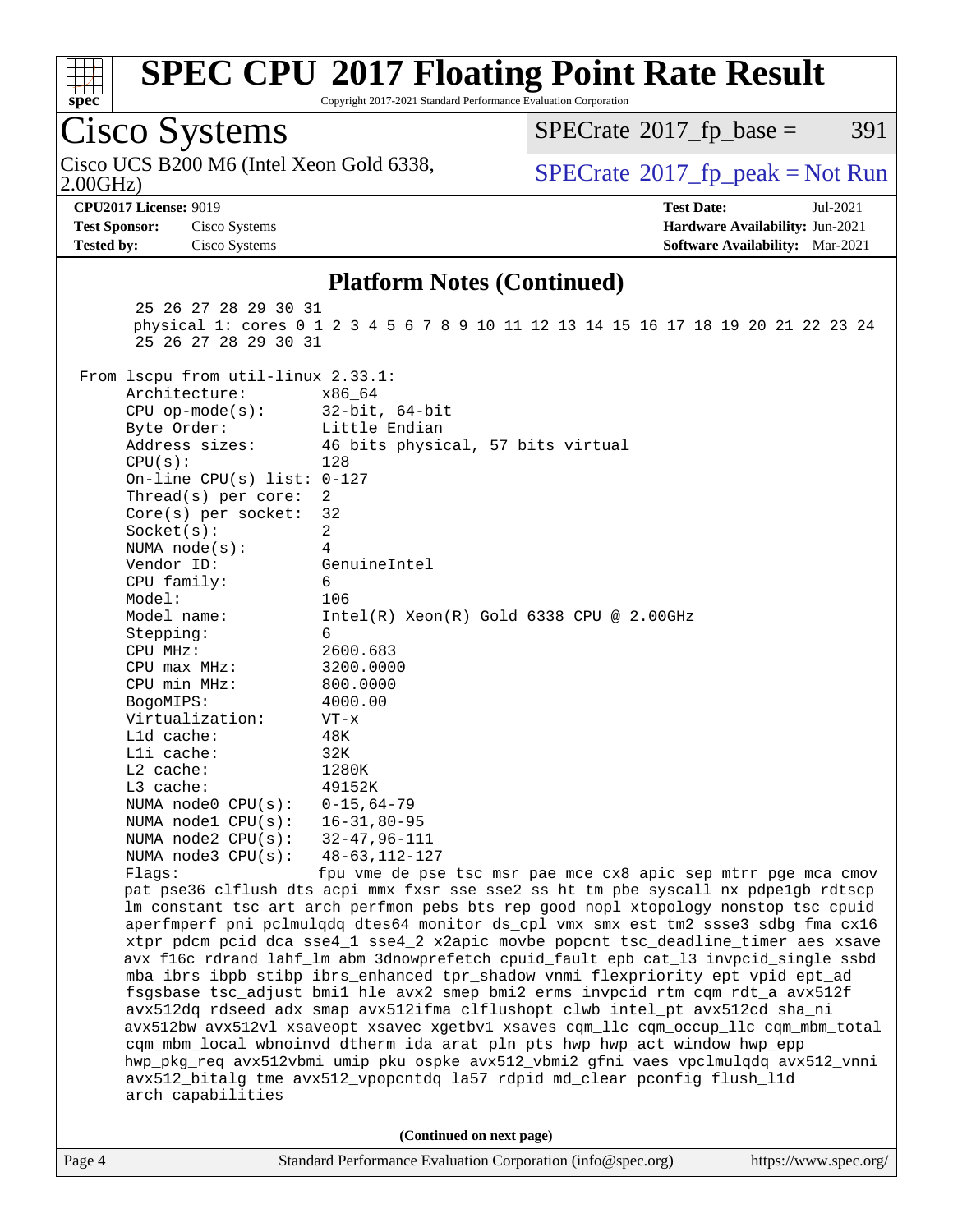

Copyright 2017-2021 Standard Performance Evaluation Corporation

### Cisco Systems

2.00GHz) Cisco UCS B200 M6 (Intel Xeon Gold 6338,  $\vert$  [SPECrate](http://www.spec.org/auto/cpu2017/Docs/result-fields.html#SPECrate2017fppeak)®[2017\\_fp\\_peak = N](http://www.spec.org/auto/cpu2017/Docs/result-fields.html#SPECrate2017fppeak)ot Run

 $SPECTate@2017_fp\_base = 391$ 

**[Tested by:](http://www.spec.org/auto/cpu2017/Docs/result-fields.html#Testedby)** Cisco Systems **[Software Availability:](http://www.spec.org/auto/cpu2017/Docs/result-fields.html#SoftwareAvailability)** Mar-2021

**[CPU2017 License:](http://www.spec.org/auto/cpu2017/Docs/result-fields.html#CPU2017License)** 9019 **[Test Date:](http://www.spec.org/auto/cpu2017/Docs/result-fields.html#TestDate)** Jul-2021 **[Test Sponsor:](http://www.spec.org/auto/cpu2017/Docs/result-fields.html#TestSponsor)** Cisco Systems **[Hardware Availability:](http://www.spec.org/auto/cpu2017/Docs/result-fields.html#HardwareAvailability)** Jun-2021

### **[Platform Notes \(Continued\)](http://www.spec.org/auto/cpu2017/Docs/result-fields.html#PlatformNotes)**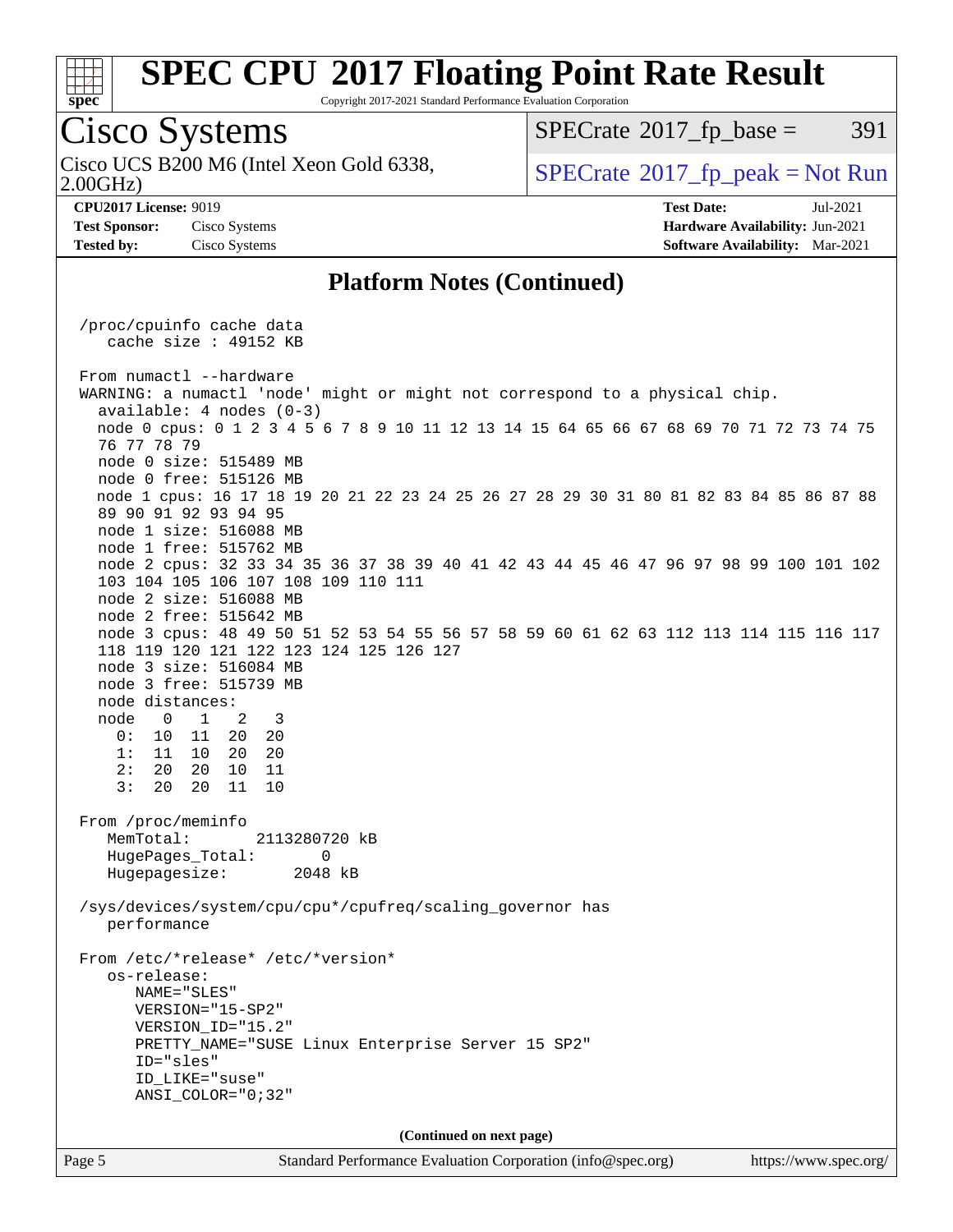

Copyright 2017-2021 Standard Performance Evaluation Corporation

Cisco Systems

 $SPECTate@2017_fp\_base = 391$ 

Cisco UCS B200 M6 (Intel Xeon Gold 6338,  $\vert$  [SPECrate](http://www.spec.org/auto/cpu2017/Docs/result-fields.html#SPECrate2017fppeak)®[2017\\_fp\\_peak = N](http://www.spec.org/auto/cpu2017/Docs/result-fields.html#SPECrate2017fppeak)ot Run

2.00GHz)

**[CPU2017 License:](http://www.spec.org/auto/cpu2017/Docs/result-fields.html#CPU2017License)** 9019 **[Test Date:](http://www.spec.org/auto/cpu2017/Docs/result-fields.html#TestDate)** Jul-2021 **[Test Sponsor:](http://www.spec.org/auto/cpu2017/Docs/result-fields.html#TestSponsor)** Cisco Systems **[Hardware Availability:](http://www.spec.org/auto/cpu2017/Docs/result-fields.html#HardwareAvailability)** Jun-2021 **[Tested by:](http://www.spec.org/auto/cpu2017/Docs/result-fields.html#Testedby)** Cisco Systems **[Software Availability:](http://www.spec.org/auto/cpu2017/Docs/result-fields.html#SoftwareAvailability)** Mar-2021

#### **[Platform Notes \(Continued\)](http://www.spec.org/auto/cpu2017/Docs/result-fields.html#PlatformNotes)**

CPE\_NAME="cpe:/o:suse:sles:15:sp2"

 uname -a: Linux install 5.3.18-22-default #1 SMP Wed Jun 3 12:16:43 UTC 2020 (720aeba) x86\_64 x86\_64 x86\_64 GNU/Linux Kernel self-reported vulnerability status: CVE-2018-12207 (iTLB Multihit): Not affected CVE-2018-3620 (L1 Terminal Fault): Not affected Microarchitectural Data Sampling: Not affected CVE-2017-5754 (Meltdown): Not affected CVE-2018-3639 (Speculative Store Bypass): Mitigation: Speculative Store Bypass disabled via prctl and seccomp CVE-2017-5753 (Spectre variant 1): Mitigation: usercopy/swapgs barriers and \_\_user pointer sanitization CVE-2017-5715 (Spectre variant 2): Mitigation: Enhanced IBRS, IBPB: conditional, RSB filling CVE-2020-0543 (Special Register Buffer Data Sampling): Not affected CVE-2019-11135 (TSX Asynchronous Abort): Not affected run-level 3 Jul 10 14:07 SPEC is set to: /home/cpu2017 Filesystem Type Size Used Avail Use% Mounted on<br>
/dev/sda4 btrfs 445G 16G 428G 4% /home /dev/sda4 btrfs 445G 16G 428G 4% /home From /sys/devices/virtual/dmi/id Vendor: Cisco Systems Inc Product: UCSB-B200-M6 Serial: FCH24097576 Additional information from dmidecode 3.2 follows. WARNING: Use caution when you interpret this section. The 'dmidecode' program reads system data which is "intended to allow hardware to be accurately determined", but the intent may not be met, as there are frequent changes to hardware, firmware, and the "DMTF SMBIOS" standard. Memory: 32x 0xCE00 M393A8G40AB2-CWE 64 GB 2 rank 3200 BIOS: BIOS Vendor: Cisco Systems, Inc. BIOS Version: B200M6.4.2.1.41.0625210158 BIOS Date: 06/25/2021 BIOS Revision: 5.22

**(Continued on next page)**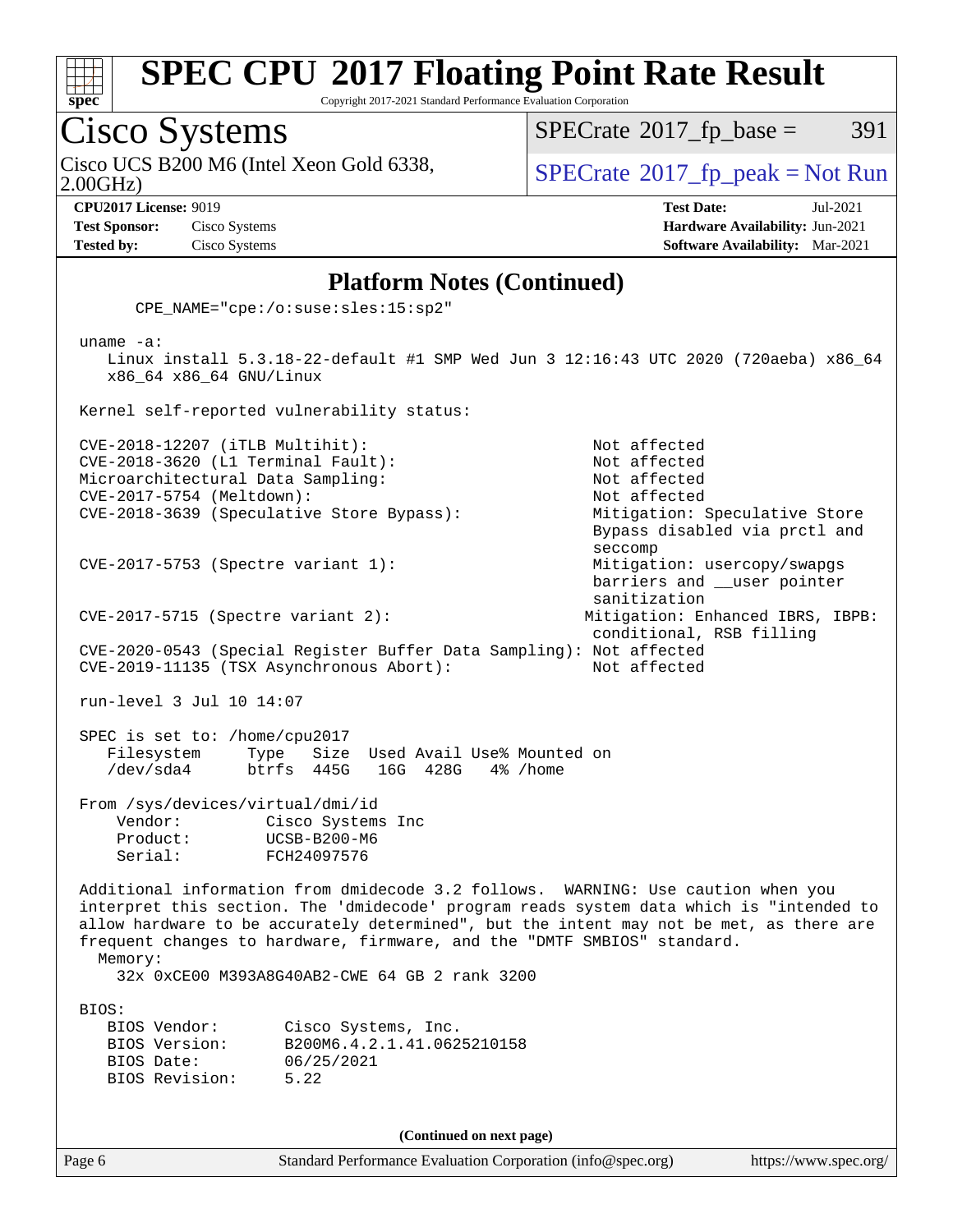

Copyright 2017-2021 Standard Performance Evaluation Corporation

# Cisco Systems

Cisco UCS B200 M6 (Intel Xeon Gold 6338,  $\sum_{\text{OPECrate}} 2017 \text{ p}$  peak = Not Run

 $SPECTate@2017_fp\_base = 391$ 

2.00GHz)

**[CPU2017 License:](http://www.spec.org/auto/cpu2017/Docs/result-fields.html#CPU2017License)** 9019 **[Test Date:](http://www.spec.org/auto/cpu2017/Docs/result-fields.html#TestDate)** Jul-2021 **[Test Sponsor:](http://www.spec.org/auto/cpu2017/Docs/result-fields.html#TestSponsor)** Cisco Systems **[Hardware Availability:](http://www.spec.org/auto/cpu2017/Docs/result-fields.html#HardwareAvailability)** Jun-2021 **[Tested by:](http://www.spec.org/auto/cpu2017/Docs/result-fields.html#Testedby)** Cisco Systems **[Software Availability:](http://www.spec.org/auto/cpu2017/Docs/result-fields.html#SoftwareAvailability)** Mar-2021

### **[Platform Notes \(Continued\)](http://www.spec.org/auto/cpu2017/Docs/result-fields.html#PlatformNotes)**

(End of data from sysinfo program)

### **[Compiler Version Notes](http://www.spec.org/auto/cpu2017/Docs/result-fields.html#CompilerVersionNotes)**

| Intel(R) oneAPI DPC++/C++ Compiler for applications running on Intel(R) $64$ ,<br>Version 2021.1 Build 20201113<br>Copyright (C) 1985-2020 Intel Corporation. All rights reserved.<br>  511.povray_r(base) 526.blender_r(base)<br>$C++$ , $C$<br>___________________<br>Intel(R) oneAPI DPC++/C++ Compiler for applications running on Intel(R) $64$ ,<br>Version 2021.1 Build 20201113<br>Copyright (C) 1985-2020 Intel Corporation. All rights reserved.<br>Intel(R) oneAPI DPC++/C++ Compiler for applications running on Intel(R) $64$ ,<br>Version 2021.1 Build 20201113<br>Copyright (C) 1985-2020 Intel Corporation. All rights reserved.<br>$C++$ , C, Fortran   507.cactuBSSN_r(base)<br>Intel(R) oneAPI DPC++/C++ Compiler for applications running on Intel(R) $64$ ,<br>Version 2021.1 Build 20201113<br>Copyright (C) 1985-2020 Intel Corporation. All rights reserved. |  |
|--------------------------------------------------------------------------------------------------------------------------------------------------------------------------------------------------------------------------------------------------------------------------------------------------------------------------------------------------------------------------------------------------------------------------------------------------------------------------------------------------------------------------------------------------------------------------------------------------------------------------------------------------------------------------------------------------------------------------------------------------------------------------------------------------------------------------------------------------------------------------------------|--|
|                                                                                                                                                                                                                                                                                                                                                                                                                                                                                                                                                                                                                                                                                                                                                                                                                                                                                      |  |
|                                                                                                                                                                                                                                                                                                                                                                                                                                                                                                                                                                                                                                                                                                                                                                                                                                                                                      |  |
|                                                                                                                                                                                                                                                                                                                                                                                                                                                                                                                                                                                                                                                                                                                                                                                                                                                                                      |  |
|                                                                                                                                                                                                                                                                                                                                                                                                                                                                                                                                                                                                                                                                                                                                                                                                                                                                                      |  |
|                                                                                                                                                                                                                                                                                                                                                                                                                                                                                                                                                                                                                                                                                                                                                                                                                                                                                      |  |
|                                                                                                                                                                                                                                                                                                                                                                                                                                                                                                                                                                                                                                                                                                                                                                                                                                                                                      |  |
|                                                                                                                                                                                                                                                                                                                                                                                                                                                                                                                                                                                                                                                                                                                                                                                                                                                                                      |  |
|                                                                                                                                                                                                                                                                                                                                                                                                                                                                                                                                                                                                                                                                                                                                                                                                                                                                                      |  |
|                                                                                                                                                                                                                                                                                                                                                                                                                                                                                                                                                                                                                                                                                                                                                                                                                                                                                      |  |
|                                                                                                                                                                                                                                                                                                                                                                                                                                                                                                                                                                                                                                                                                                                                                                                                                                                                                      |  |
| $\vert$ 508.namd_r(base) 510.parest_r(base)<br>$C++$                                                                                                                                                                                                                                                                                                                                                                                                                                                                                                                                                                                                                                                                                                                                                                                                                                 |  |
| Copyright (C) 1985-2020 Intel Corporation. All rights reserved.                                                                                                                                                                                                                                                                                                                                                                                                                                                                                                                                                                                                                                                                                                                                                                                                                      |  |
| Intel(R) oneAPI DPC++/C++ Compiler for applications running on Intel(R) $64$ ,<br>Version 2021.1 Build 20201113                                                                                                                                                                                                                                                                                                                                                                                                                                                                                                                                                                                                                                                                                                                                                                      |  |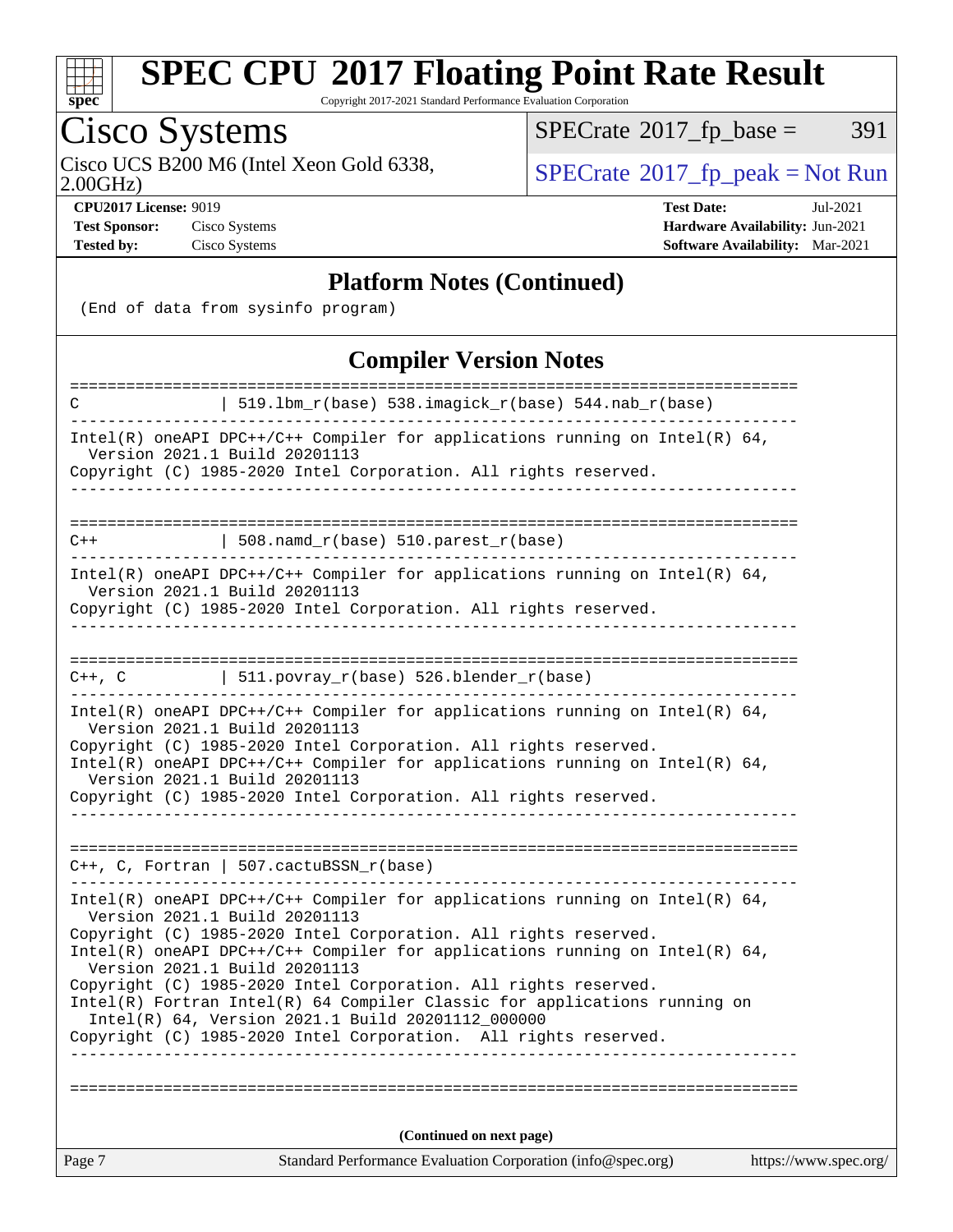

Copyright 2017-2021 Standard Performance Evaluation Corporation

#### Cisco Systems 2.00GHz) Cisco UCS B200 M6 (Intel Xeon Gold 6338,  $\vert$  [SPECrate](http://www.spec.org/auto/cpu2017/Docs/result-fields.html#SPECrate2017fppeak)®[2017\\_fp\\_peak = N](http://www.spec.org/auto/cpu2017/Docs/result-fields.html#SPECrate2017fppeak)ot Run  $SPECTate@2017_fp\_base = 391$ **[CPU2017 License:](http://www.spec.org/auto/cpu2017/Docs/result-fields.html#CPU2017License)** 9019 **[Test Date:](http://www.spec.org/auto/cpu2017/Docs/result-fields.html#TestDate)** Jul-2021 **[Test Sponsor:](http://www.spec.org/auto/cpu2017/Docs/result-fields.html#TestSponsor)** Cisco Systems **[Hardware Availability:](http://www.spec.org/auto/cpu2017/Docs/result-fields.html#HardwareAvailability)** Jun-2021 **[Tested by:](http://www.spec.org/auto/cpu2017/Docs/result-fields.html#Testedby)** Cisco Systems **[Software Availability:](http://www.spec.org/auto/cpu2017/Docs/result-fields.html#SoftwareAvailability)** Mar-2021 **[Compiler Version Notes \(Continued\)](http://www.spec.org/auto/cpu2017/Docs/result-fields.html#CompilerVersionNotes)** Fortran  $| 503.bwaves$  r(base) 549.fotonik3d r(base) 554.roms r(base) ------------------------------------------------------------------------------ Intel(R) Fortran Intel(R) 64 Compiler Classic for applications running on Intel(R) 64, Version 2021.1 Build 20201112\_000000

Copyright (C) 1985-2020 Intel Corporation. All rights reserved.

------------------------------------------------------------------------------

============================================================================== Fortran, C  $| 521.wrf_r(base) 527.cam4_r(base)$ 

------------------------------------------------------------------------------

Intel(R) Fortran Intel(R) 64 Compiler Classic for applications running on

 Intel(R) 64, Version 2021.1 Build 20201112\_000000 Copyright (C) 1985-2020 Intel Corporation. All rights reserved.

Intel(R) oneAPI DPC++/C++ Compiler for applications running on Intel(R) 64, Version 2021.1 Build 20201113

Copyright (C) 1985-2020 Intel Corporation. All rights reserved. ------------------------------------------------------------------------------

**[Base Compiler Invocation](http://www.spec.org/auto/cpu2017/Docs/result-fields.html#BaseCompilerInvocation)**

[C benchmarks](http://www.spec.org/auto/cpu2017/Docs/result-fields.html#Cbenchmarks): [icx](http://www.spec.org/cpu2017/results/res2021q3/cpu2017-20210720-28433.flags.html#user_CCbase_intel_icx_fe2d28d19ae2a5db7c42fe0f2a2aed77cb715edd4aeb23434404a8be6683fe239869bb6ca8154ca98265c2e3b9226a719a0efe2953a4a7018c379b7010ccf087)

[C++ benchmarks:](http://www.spec.org/auto/cpu2017/Docs/result-fields.html#CXXbenchmarks) [icpx](http://www.spec.org/cpu2017/results/res2021q3/cpu2017-20210720-28433.flags.html#user_CXXbase_intel_icpx_1e918ed14c436bf4b9b7c8bcdd51d4539fc71b3df010bd1e9f8732d9c34c2b2914e48204a846820f3c0ebb4095dea797a5c30b458ac0b6dffac65d78f781f5ca)

[Fortran benchmarks](http://www.spec.org/auto/cpu2017/Docs/result-fields.html#Fortranbenchmarks): [ifort](http://www.spec.org/cpu2017/results/res2021q3/cpu2017-20210720-28433.flags.html#user_FCbase_intel_ifort_8111460550e3ca792625aed983ce982f94888b8b503583aa7ba2b8303487b4d8a21a13e7191a45c5fd58ff318f48f9492884d4413fa793fd88dd292cad7027ca)

[Benchmarks using both Fortran and C](http://www.spec.org/auto/cpu2017/Docs/result-fields.html#BenchmarksusingbothFortranandC): [ifort](http://www.spec.org/cpu2017/results/res2021q3/cpu2017-20210720-28433.flags.html#user_CC_FCbase_intel_ifort_8111460550e3ca792625aed983ce982f94888b8b503583aa7ba2b8303487b4d8a21a13e7191a45c5fd58ff318f48f9492884d4413fa793fd88dd292cad7027ca) [icx](http://www.spec.org/cpu2017/results/res2021q3/cpu2017-20210720-28433.flags.html#user_CC_FCbase_intel_icx_fe2d28d19ae2a5db7c42fe0f2a2aed77cb715edd4aeb23434404a8be6683fe239869bb6ca8154ca98265c2e3b9226a719a0efe2953a4a7018c379b7010ccf087)

[Benchmarks using both C and C++](http://www.spec.org/auto/cpu2017/Docs/result-fields.html#BenchmarksusingbothCandCXX): [icpx](http://www.spec.org/cpu2017/results/res2021q3/cpu2017-20210720-28433.flags.html#user_CC_CXXbase_intel_icpx_1e918ed14c436bf4b9b7c8bcdd51d4539fc71b3df010bd1e9f8732d9c34c2b2914e48204a846820f3c0ebb4095dea797a5c30b458ac0b6dffac65d78f781f5ca) [icx](http://www.spec.org/cpu2017/results/res2021q3/cpu2017-20210720-28433.flags.html#user_CC_CXXbase_intel_icx_fe2d28d19ae2a5db7c42fe0f2a2aed77cb715edd4aeb23434404a8be6683fe239869bb6ca8154ca98265c2e3b9226a719a0efe2953a4a7018c379b7010ccf087)

[Benchmarks using Fortran, C, and C++:](http://www.spec.org/auto/cpu2017/Docs/result-fields.html#BenchmarksusingFortranCandCXX) [icpx](http://www.spec.org/cpu2017/results/res2021q3/cpu2017-20210720-28433.flags.html#user_CC_CXX_FCbase_intel_icpx_1e918ed14c436bf4b9b7c8bcdd51d4539fc71b3df010bd1e9f8732d9c34c2b2914e48204a846820f3c0ebb4095dea797a5c30b458ac0b6dffac65d78f781f5ca) [icx](http://www.spec.org/cpu2017/results/res2021q3/cpu2017-20210720-28433.flags.html#user_CC_CXX_FCbase_intel_icx_fe2d28d19ae2a5db7c42fe0f2a2aed77cb715edd4aeb23434404a8be6683fe239869bb6ca8154ca98265c2e3b9226a719a0efe2953a4a7018c379b7010ccf087) [ifort](http://www.spec.org/cpu2017/results/res2021q3/cpu2017-20210720-28433.flags.html#user_CC_CXX_FCbase_intel_ifort_8111460550e3ca792625aed983ce982f94888b8b503583aa7ba2b8303487b4d8a21a13e7191a45c5fd58ff318f48f9492884d4413fa793fd88dd292cad7027ca)

### **[Base Portability Flags](http://www.spec.org/auto/cpu2017/Docs/result-fields.html#BasePortabilityFlags)**

 503.bwaves\_r: [-DSPEC\\_LP64](http://www.spec.org/cpu2017/results/res2021q3/cpu2017-20210720-28433.flags.html#suite_basePORTABILITY503_bwaves_r_DSPEC_LP64) 507.cactuBSSN\_r: [-DSPEC\\_LP64](http://www.spec.org/cpu2017/results/res2021q3/cpu2017-20210720-28433.flags.html#suite_basePORTABILITY507_cactuBSSN_r_DSPEC_LP64) 508.namd\_r: [-DSPEC\\_LP64](http://www.spec.org/cpu2017/results/res2021q3/cpu2017-20210720-28433.flags.html#suite_basePORTABILITY508_namd_r_DSPEC_LP64)

**(Continued on next page)**

Page 8 Standard Performance Evaluation Corporation [\(info@spec.org\)](mailto:info@spec.org) <https://www.spec.org/>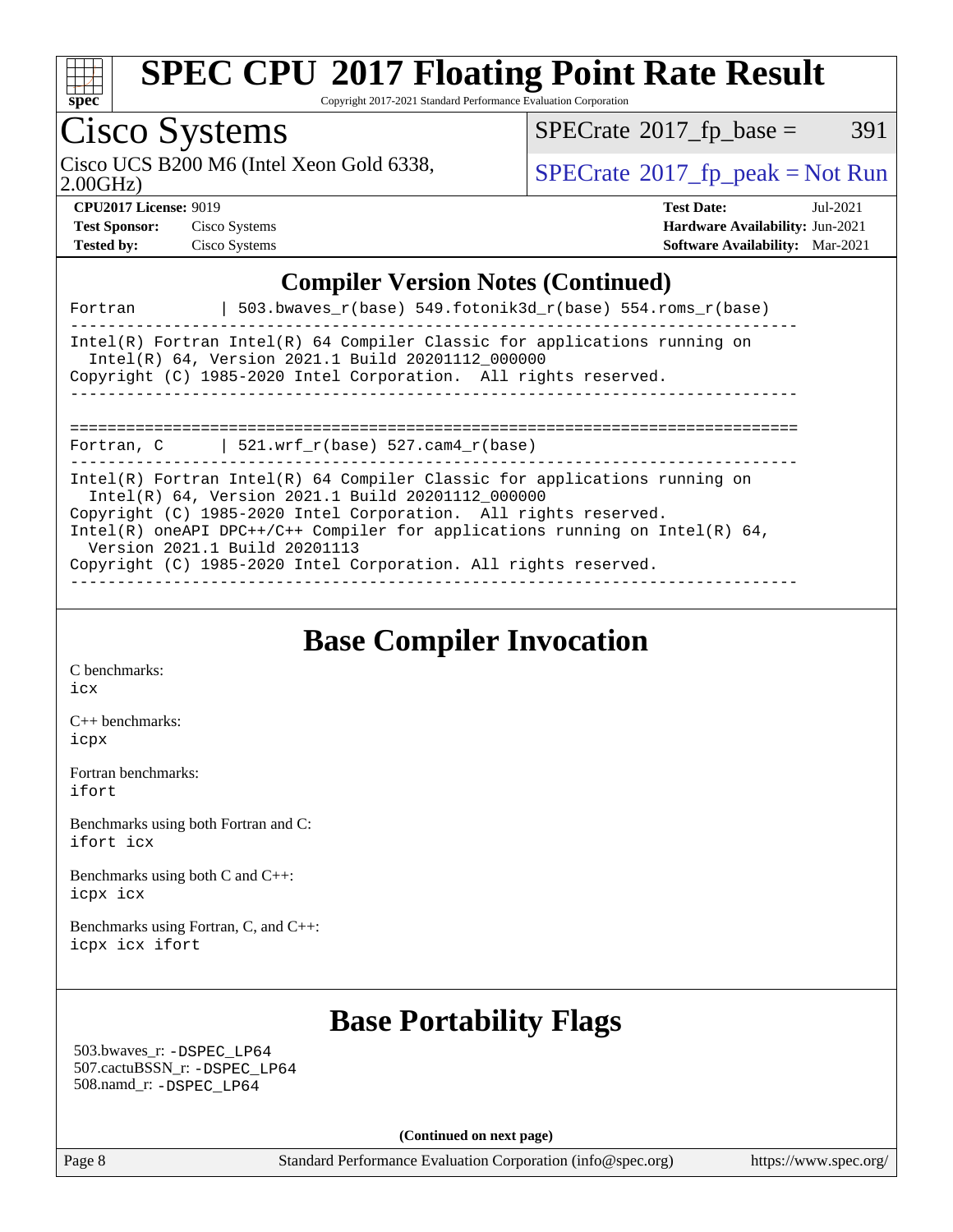

Copyright 2017-2021 Standard Performance Evaluation Corporation

### Cisco Systems

Cisco UCS B200 M6 (Intel Xeon Gold 6338,  $\vert$  [SPECrate](http://www.spec.org/auto/cpu2017/Docs/result-fields.html#SPECrate2017fppeak)®[2017\\_fp\\_peak = N](http://www.spec.org/auto/cpu2017/Docs/result-fields.html#SPECrate2017fppeak)ot Run

 $SPECTate@2017_fp\_base = 391$ 

2.00GHz)

**[Test Sponsor:](http://www.spec.org/auto/cpu2017/Docs/result-fields.html#TestSponsor)** Cisco Systems **[Hardware Availability:](http://www.spec.org/auto/cpu2017/Docs/result-fields.html#HardwareAvailability)** Jun-2021

**[CPU2017 License:](http://www.spec.org/auto/cpu2017/Docs/result-fields.html#CPU2017License)** 9019 **[Test Date:](http://www.spec.org/auto/cpu2017/Docs/result-fields.html#TestDate)** Jul-2021 **[Tested by:](http://www.spec.org/auto/cpu2017/Docs/result-fields.html#Testedby)** Cisco Systems **[Software Availability:](http://www.spec.org/auto/cpu2017/Docs/result-fields.html#SoftwareAvailability)** Mar-2021

### **[Base Portability Flags \(Continued\)](http://www.spec.org/auto/cpu2017/Docs/result-fields.html#BasePortabilityFlags)**

 510.parest\_r: [-DSPEC\\_LP64](http://www.spec.org/cpu2017/results/res2021q3/cpu2017-20210720-28433.flags.html#suite_basePORTABILITY510_parest_r_DSPEC_LP64) 511.povray\_r: [-DSPEC\\_LP64](http://www.spec.org/cpu2017/results/res2021q3/cpu2017-20210720-28433.flags.html#suite_basePORTABILITY511_povray_r_DSPEC_LP64) 519.lbm\_r: [-DSPEC\\_LP64](http://www.spec.org/cpu2017/results/res2021q3/cpu2017-20210720-28433.flags.html#suite_basePORTABILITY519_lbm_r_DSPEC_LP64) 521.wrf\_r: [-DSPEC\\_LP64](http://www.spec.org/cpu2017/results/res2021q3/cpu2017-20210720-28433.flags.html#suite_basePORTABILITY521_wrf_r_DSPEC_LP64) [-DSPEC\\_CASE\\_FLAG](http://www.spec.org/cpu2017/results/res2021q3/cpu2017-20210720-28433.flags.html#b521.wrf_r_baseCPORTABILITY_DSPEC_CASE_FLAG) [-convert big\\_endian](http://www.spec.org/cpu2017/results/res2021q3/cpu2017-20210720-28433.flags.html#user_baseFPORTABILITY521_wrf_r_convert_big_endian_c3194028bc08c63ac5d04de18c48ce6d347e4e562e8892b8bdbdc0214820426deb8554edfa529a3fb25a586e65a3d812c835984020483e7e73212c4d31a38223) 526.blender\_r: [-DSPEC\\_LP64](http://www.spec.org/cpu2017/results/res2021q3/cpu2017-20210720-28433.flags.html#suite_basePORTABILITY526_blender_r_DSPEC_LP64) [-DSPEC\\_LINUX](http://www.spec.org/cpu2017/results/res2021q3/cpu2017-20210720-28433.flags.html#b526.blender_r_baseCPORTABILITY_DSPEC_LINUX) [-funsigned-char](http://www.spec.org/cpu2017/results/res2021q3/cpu2017-20210720-28433.flags.html#user_baseCPORTABILITY526_blender_r_force_uchar_40c60f00ab013830e2dd6774aeded3ff59883ba5a1fc5fc14077f794d777847726e2a5858cbc7672e36e1b067e7e5c1d9a74f7176df07886a243d7cc18edfe67) 527.cam4\_r: [-DSPEC\\_LP64](http://www.spec.org/cpu2017/results/res2021q3/cpu2017-20210720-28433.flags.html#suite_basePORTABILITY527_cam4_r_DSPEC_LP64) [-DSPEC\\_CASE\\_FLAG](http://www.spec.org/cpu2017/results/res2021q3/cpu2017-20210720-28433.flags.html#b527.cam4_r_baseCPORTABILITY_DSPEC_CASE_FLAG) 538.imagick\_r: [-DSPEC\\_LP64](http://www.spec.org/cpu2017/results/res2021q3/cpu2017-20210720-28433.flags.html#suite_basePORTABILITY538_imagick_r_DSPEC_LP64) 544.nab\_r: [-DSPEC\\_LP64](http://www.spec.org/cpu2017/results/res2021q3/cpu2017-20210720-28433.flags.html#suite_basePORTABILITY544_nab_r_DSPEC_LP64) 549.fotonik3d\_r: [-DSPEC\\_LP64](http://www.spec.org/cpu2017/results/res2021q3/cpu2017-20210720-28433.flags.html#suite_basePORTABILITY549_fotonik3d_r_DSPEC_LP64) 554.roms\_r: [-DSPEC\\_LP64](http://www.spec.org/cpu2017/results/res2021q3/cpu2017-20210720-28433.flags.html#suite_basePORTABILITY554_roms_r_DSPEC_LP64)

### **[Base Optimization Flags](http://www.spec.org/auto/cpu2017/Docs/result-fields.html#BaseOptimizationFlags)**

#### [C benchmarks](http://www.spec.org/auto/cpu2017/Docs/result-fields.html#Cbenchmarks):

```
-w -std=c11 -m64 -Wl,-z,muldefs -xCORE-AVX512 -Ofast -ffast-math
-flto -mfpmath=sse -funroll-loops -qopt-mem-layout-trans=4
-mbranches-within-32B-boundaries -ljemalloc
-L/usr/local/jemalloc64-5.0.1/lib
```
#### [C++ benchmarks:](http://www.spec.org/auto/cpu2017/Docs/result-fields.html#CXXbenchmarks)

```
-w -m64 -Wl,-z,muldefs -xCORE-AVX512 -Ofast -ffast-math -flto
-mfpmath=sse -funroll-loops -qopt-mem-layout-trans=4
-mbranches-within-32B-boundaries -ljemalloc
-L/usr/local/jemalloc64-5.0.1/lib
```
#### [Fortran benchmarks](http://www.spec.org/auto/cpu2017/Docs/result-fields.html#Fortranbenchmarks):

```
-w -m64 -Wl,-z,muldefs -xCORE-AVX512 -O3 -ipo -no-prec-div
-qopt-prefetch -ffinite-math-only
-qopt-multiple-gather-scatter-by-shuffles -qopt-mem-layout-trans=4
-nostandard-realloc-lhs -align array32byte -auto
-mbranches-within-32B-boundaries -ljemalloc
-L/usr/local/jemalloc64-5.0.1/lib
```
[Benchmarks using both Fortran and C](http://www.spec.org/auto/cpu2017/Docs/result-fields.html#BenchmarksusingbothFortranandC):

```
-w -m64 -std=c11 -Wl,-z,muldefs -xCORE-AVX512 -Ofast -ffast-math
-flto -mfpmath=sse -funroll-loops -qopt-mem-layout-trans=4 -O3 -ipo
-no-prec-div -qopt-prefetch -ffinite-math-only
-qopt-multiple-gather-scatter-by-shuffles
-mbranches-within-32B-boundaries -nostandard-realloc-lhs
-align array32byte -auto -ljemalloc -L/usr/local/jemalloc64-5.0.1/lib
```
#### [Benchmarks using both C and C++](http://www.spec.org/auto/cpu2017/Docs/result-fields.html#BenchmarksusingbothCandCXX):

```
-w -m64 -std=c11 -Wl,-z,muldefs -xCORE-AVX512 -Ofast -ffast-math
-flto -mfpmath=sse -funroll-loops -qopt-mem-layout-trans=4
```
**(Continued on next page)**

| Page 9 | Standard Performance Evaluation Corporation (info@spec.org) | https://www.spec.org/ |
|--------|-------------------------------------------------------------|-----------------------|
|--------|-------------------------------------------------------------|-----------------------|